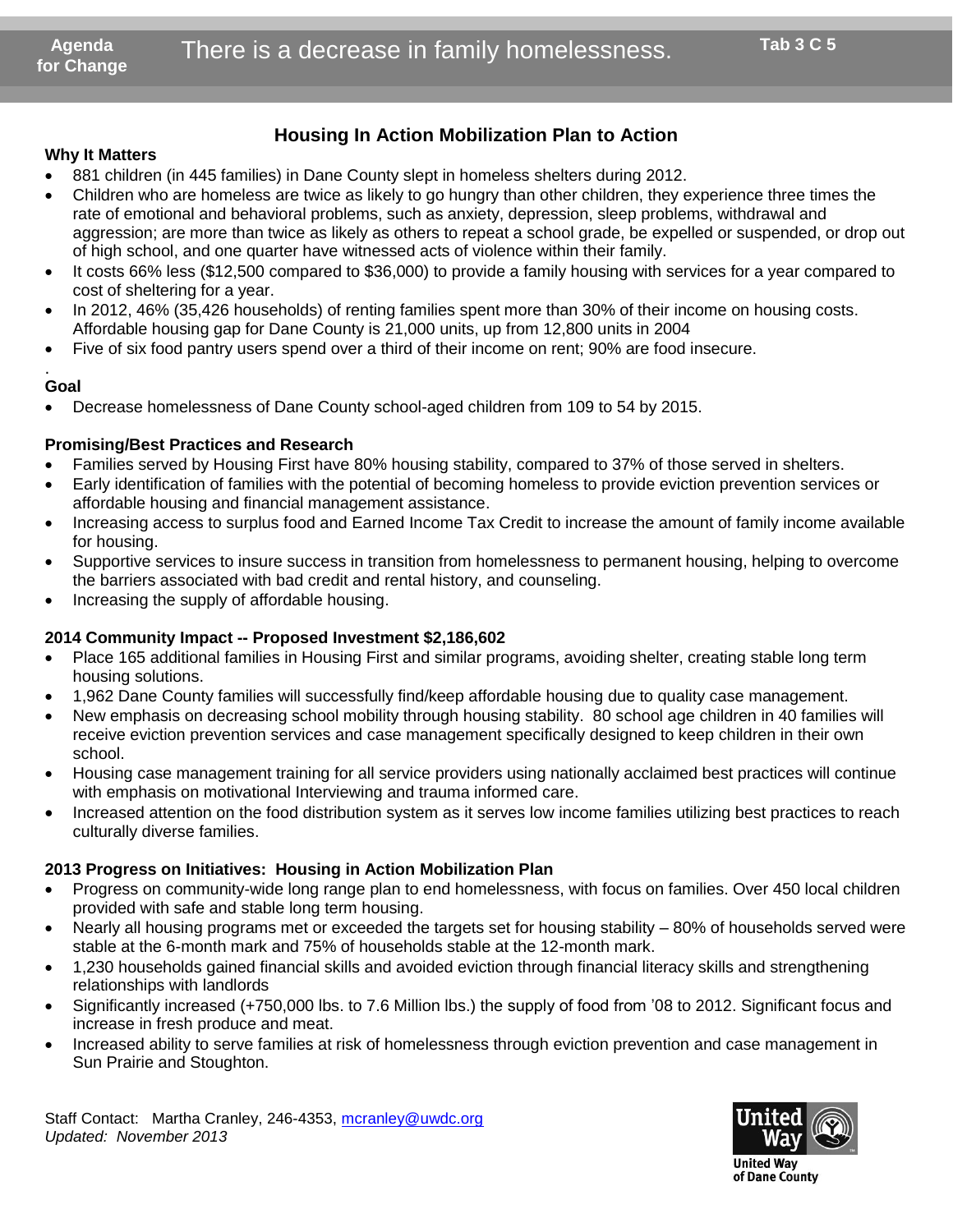**United Way United** of Dane County Way

Families in Housing First have an 80% success rate of long term housing stability at half the cost of shelter



#### **United Way<br>of Dane Cou Financial education and coaching are** research-based strategies that prevent loss of housing.





By expanding eviction prevention strategies and providing direct access to stable housing for families facing homelessness, we will reduce our reliance on shelter as the first line of defense for these families.

18

## Key Strategies:

1. Landlord and tenant

connections, Financial Coaching

- 2. Quality Case Management
- 3. Food access
- 4. Direct access to permanent housing (Housing First)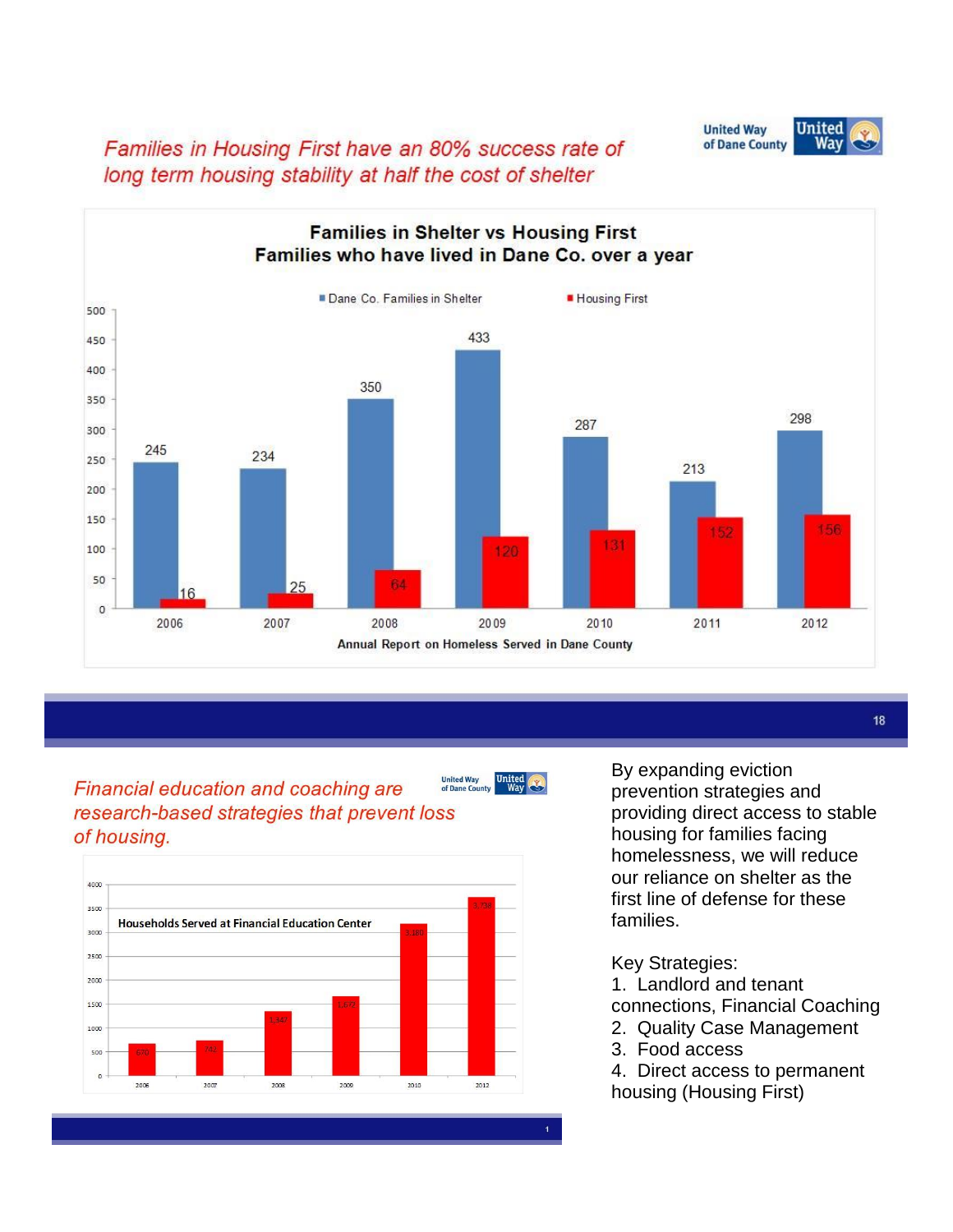

# **Housing First**

# **Results**

Housing First combines quality case management with a small rent subsidy to assist families in moving from shelter to stable housing. Once in housing, case managers assist families in meeting their goals in order to maintain their apartments. Housing First has proven to be twice as effective as shelter in getting families housed, and at half the cost.



## **Community engagement that shapes this initiative**

Housing First Apartment Make-over Competition engaging volunteers and 8 housing first families in a fun and valuable way to promote housing first;

Faith communities' bus tours involving 48 participants learning about housing first;

Best Practice seminars for 160 housing case managers;

Presentations to numerous groups totaling well over 600 reached with a housing first message.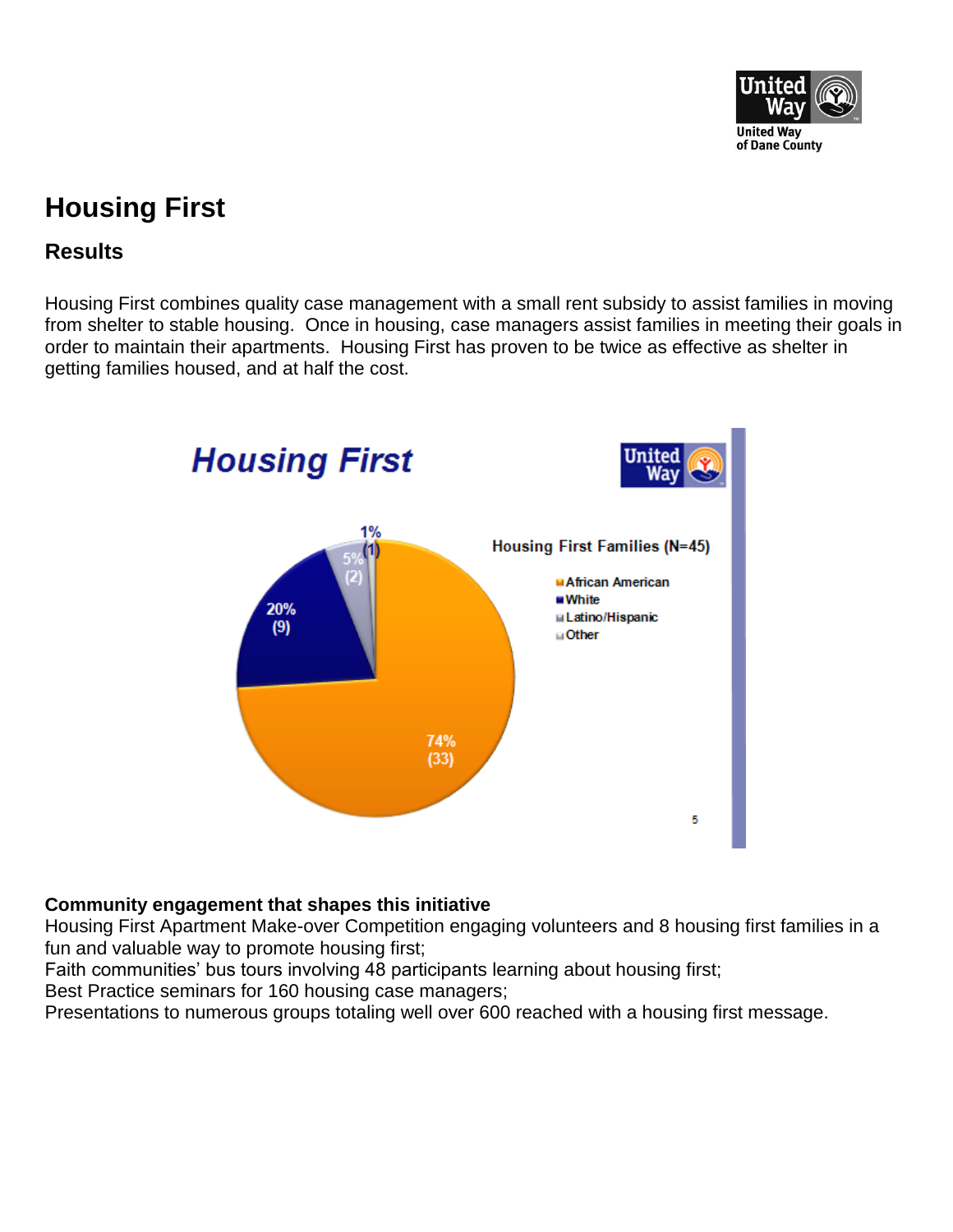

## *Basic Needs*

| Rajesh Rajaraman, Chair     | <b>Christensen &amp; Associates</b>              |
|-----------------------------|--------------------------------------------------|
| Doug Strub, Vice-Chair      | <b>Meridian Group</b>                            |
| <b>Christine Dahlhauser</b> | <b>Baker Tilly</b>                               |
| James Blanchard             | <b>Community Leader</b>                          |
| <b>Christopher Bugg</b>     | Buttonwood Partners, Inc.                        |
| Lau Christensen             | <b>Christensen &amp; Associates</b>              |
| <b>Barbara Conley</b>       | <b>First Business Bank</b>                       |
| <b>Michael Devine</b>       | CPA, Financial Advisor, Ameriprise Financial     |
| <b>Charles Grant</b>        | Community Leader, Board Member Salvation<br>Army |
| Donna Hurd                  | Perkins & Coie                                   |
| <b>Andrew King</b>          | King Financial Group, LLC                        |
| <b>Thomas Klancnik</b>      | Whyte Hirschboeck Dudek, SC                      |
| <b>Rachel Krinsky</b>       | <b>YWCA</b>                                      |
| <b>Laurie Morris</b>        | <b>Morris Law Offices</b>                        |
| <b>Austin Olvera</b>        | Housing Operations, City of Madison              |
| Peter Ziegler               | <b>Community Leader</b>                          |
| Jim Wheeler                 | <b>Madison Police Department</b>                 |
| Kristin Rucinski            | The Road Home                                    |